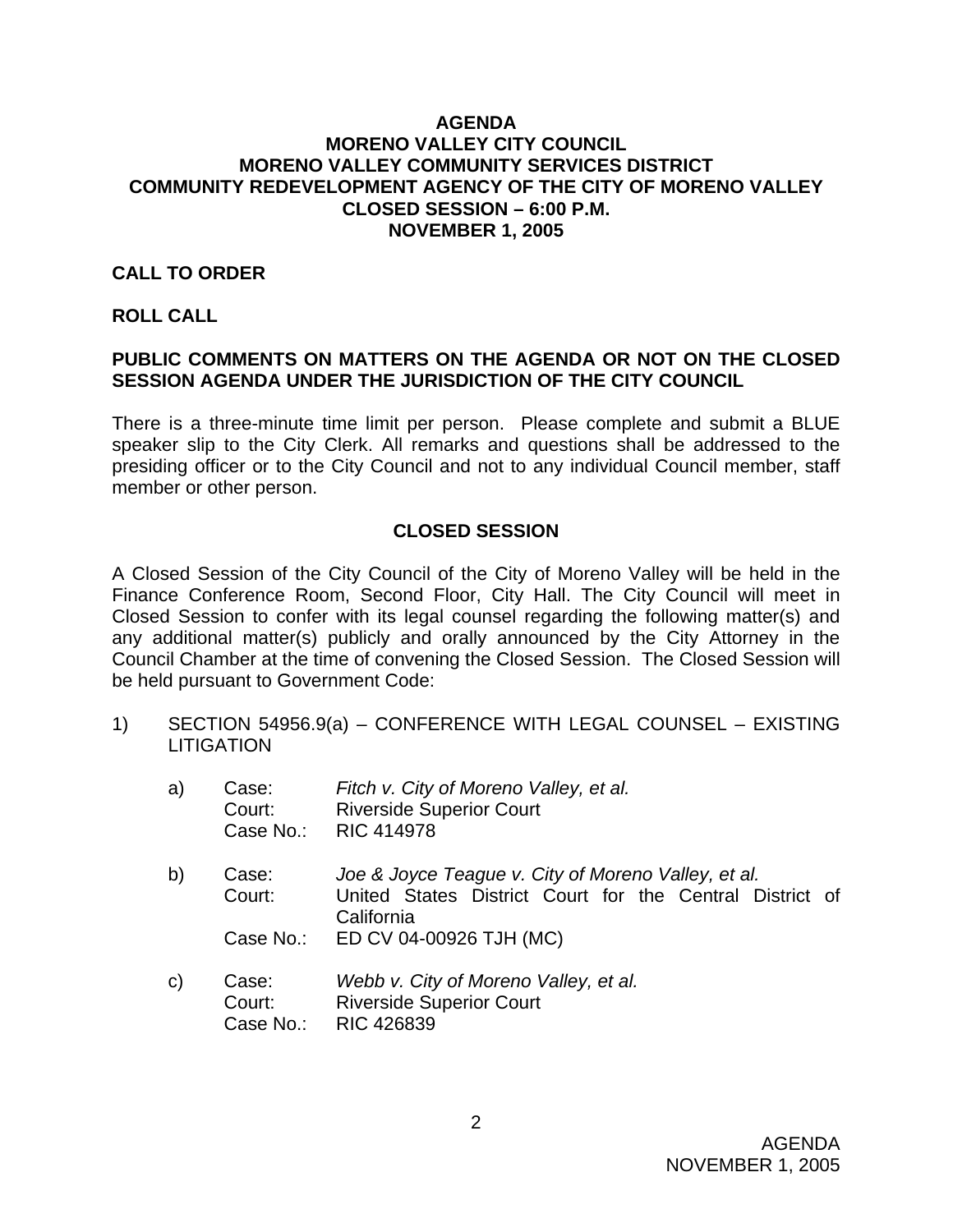- d) Case: *Bond Blacktop v. City of Moreno Valley* Court: Riverside Superior Court Case No. RIC 423517
- e) Case: *Blough v. City of Moreno Valley* Court: Riverside Small Claims Case No.: RIS 173412
- f) Case: *Rados v. City of Moreno Valley*  Court: Riverside Superior Court Case No.: RIC 425323
- g) Case: *Theresa Fontno v. City of Moreno Valley, et al.* Court: Riverside Superior Court Case No. RIC 436322
- h) Case: *Mireles & Beeler v. City of Moreno Valley*  Court: Riverside Superior Court Case No.: RIC 433878
- i) Case: *Monaco v. City of Moreno Valley, et al.*  Court: Riverside Superior Court Case No.: RIC 428221
- j) Case: *Granados v. City of Moreno Valley* Court: United States District Court, Central District of California Case No.: EDCV 05 – 00724 GAF MLG
- 2) SECTION 54957.6 LABOR NEGOTIATIONS
	- a) Agency Representative: Gene Rogers Employee Organization: MVCEA
	- b) Agency Representative: Robert Herrick Employee: City Manager
- 3) SECTION 54956.9(b)(1) CONFERENCE WITH LEGAL COUNSEL SIGNIFICANT EXPOSURE TO LITIGATION Number of Cases: 3
- 4) SECTION 54956.9(c) CONFERENCE WITH LEGAL COUNSEL INITIATION OF LITIGATION Number of Cases: 3